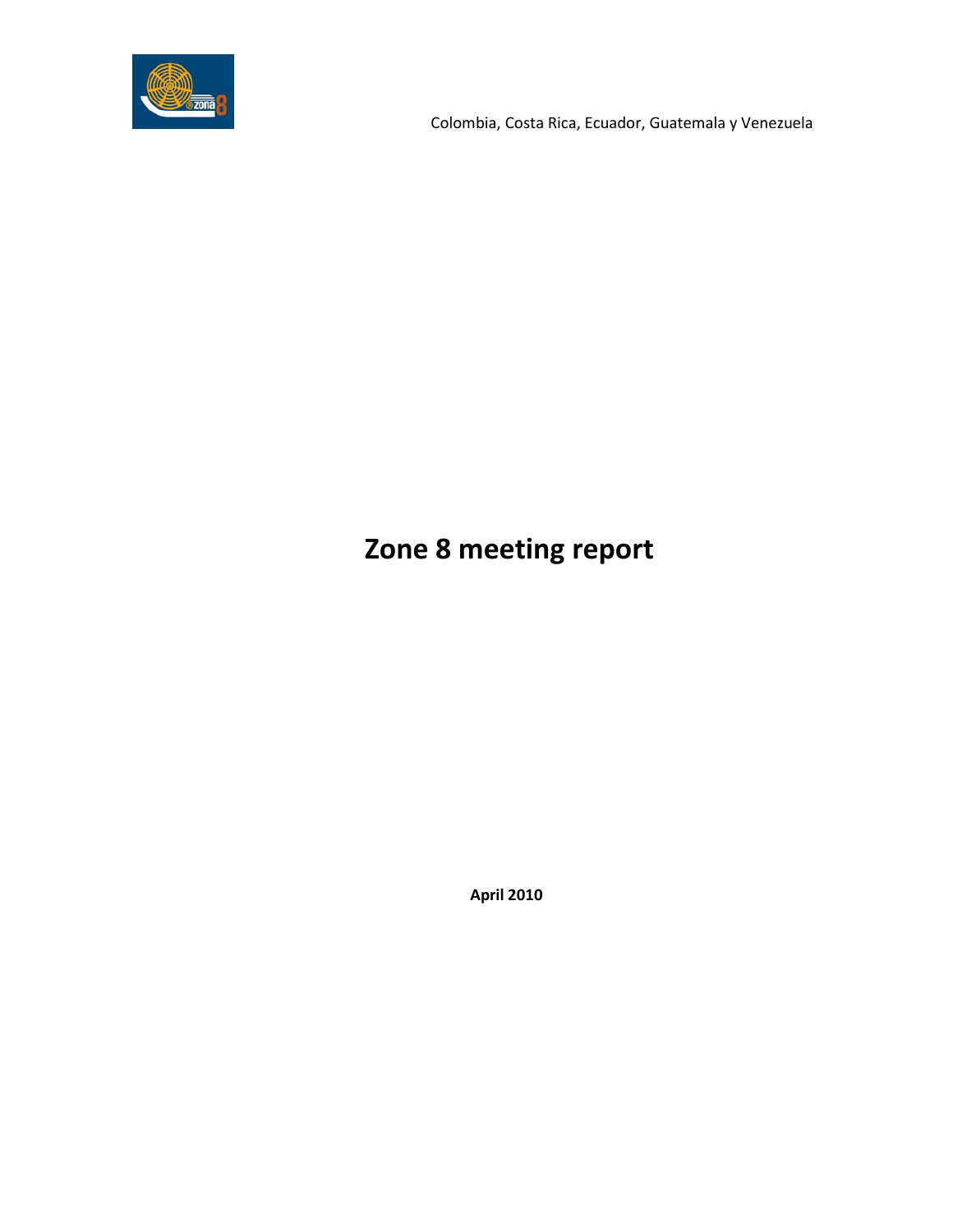

 Colombia, Costa Rica, Ecuador, Guatemala y Venezuela Amanecer in Tebaida , Colombia. They were representative from Colombia, Ecuador and Venezuela, they agree that they were going to organized like nations to have links of communications and see the possibilities to grow in each of the countries.

PARTICIPANTS:

Colombia

Paloma Muños (Vicepresident of Subud Colombia)

[Palomapueblito@hotmail.com](mailto:Palomapueblito@hotmail.com)

Machrus Garce(Counselling for Zone 8)

[agarcesll@hotmail.com](mailto:agarcesll@hotmail.com)

Oliverio Jiménez (Por ISBP Colombia)

[Oliverio.jimenez@gmail.com](mailto:Oliverio.jimenez@gmail.com)

Samuel Marks( Publications of Zone8)

[fmarks@hotmail.com](mailto:fmarks@hotmail.com)

Muhamad Gutierrez ( Zone 8 Bulletin Corespondent)

[cre\\_accion@hotmail.com](mailto:cre_accion@hotmail.com)

Ilaina Ramirez SD Colombia

[Ilaina.ramirez@yahoo.es](mailto:Ilaina.ramirez@yahoo.es)

Ecuador

Amelia del Hierro (Chairman of Subud Ecuador)

[giodelhierro@yahoo.com](mailto:giodelhierro@yahoo.com)

Adelina Cortez

[mcadelinacor@gmail.com](mailto:mcadelinacor@gmail.com)

Venezuela

Pavel Mudarra (Zone representative)

[pmudarra@gmail.com](mailto:pmudarra@gmail.com)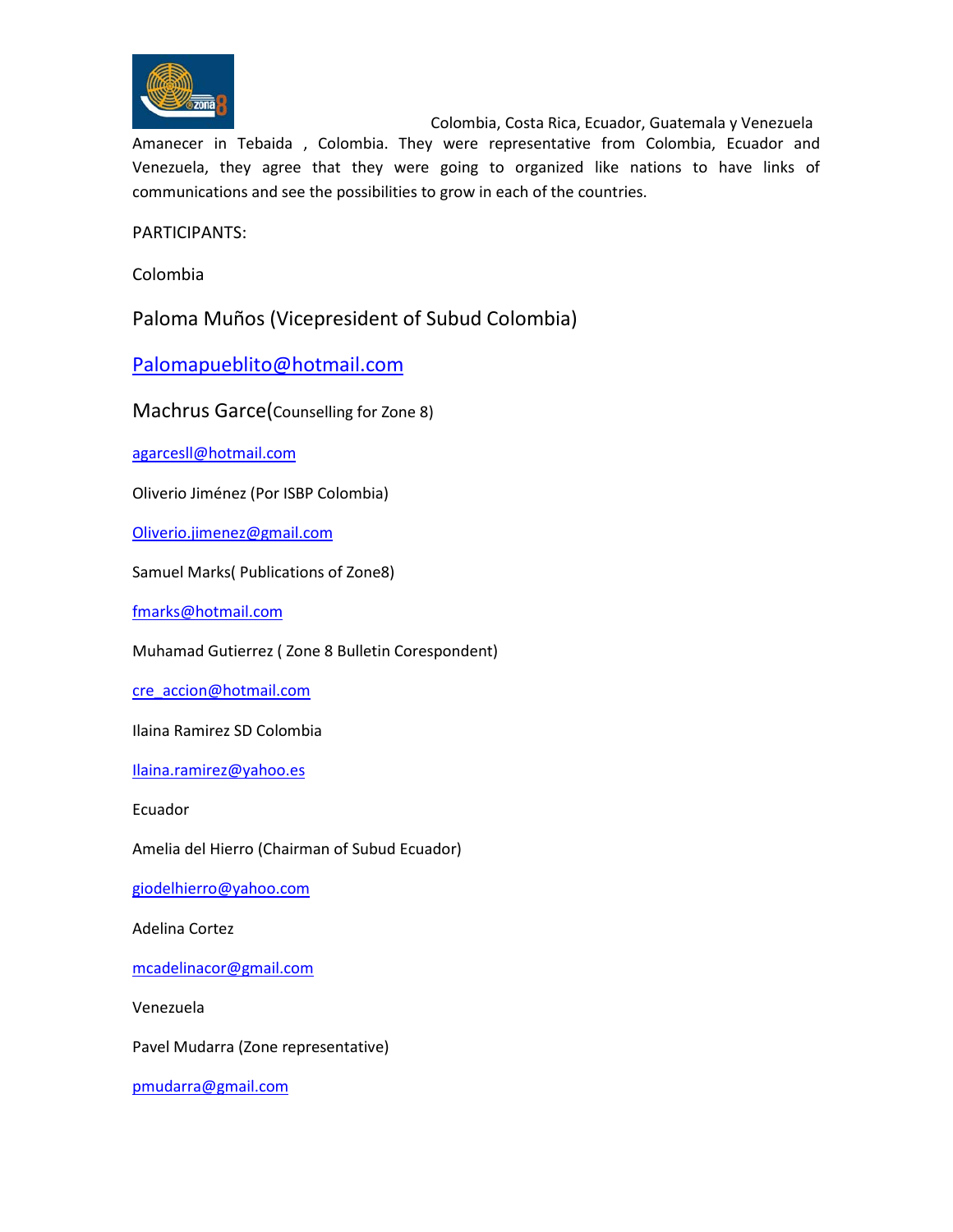

## **RESOLUTIONS**

Theme:

Initialy we decided that the meetings take place by areas that allow us to go foward in a concrete way in different aspects, in this sense the areas where divided in: Organization, communication, Kejiwaan and projects.

## **AREAS OF ORGANIZATION:**

We desided to do a team with the members of the zone, that will take different responsabilities.

The positions approve where:

Publications: they will be encharge to coordinate with international publications of Subud, with Paloma de la Viña, Elisa Sanchez and Fernando Fatah, that coordinate the programme of publication in Spanish of the books about Bapak talks volums 5 to 20. Also the differents groups of zone to determinate their needs about materials and books that they say to required them.

Encharge: Samuel Mark (Colombia)

Secretary: he will convoke the virtual meeting and will keep the reports of these meetings, will file the documents of the zone ( list of the projects, annual informs of the situations of the countries, etc).

Person encharge: We haven´t found someone yet ( Venezuela)

Treasure: will coordinate with the presidents of each country the policies of the recollection of funds for the activities plan for the zone. Will propose the activities and actions that will allow to grasp the funds.

To keep a control of expenses, also the way we use the resources, their procidur of the source etc, that we are able to keep the transparency of the sources.

Person Encharge: we haven´t found someone yet (Ecuador)

Correspondent of communication: Each country should field a correspondent of the zone bulletin, that should send the communications that think that are important of their country that feel that is important to put it in the bulletin of the zone. Digital publications that goes trimestral.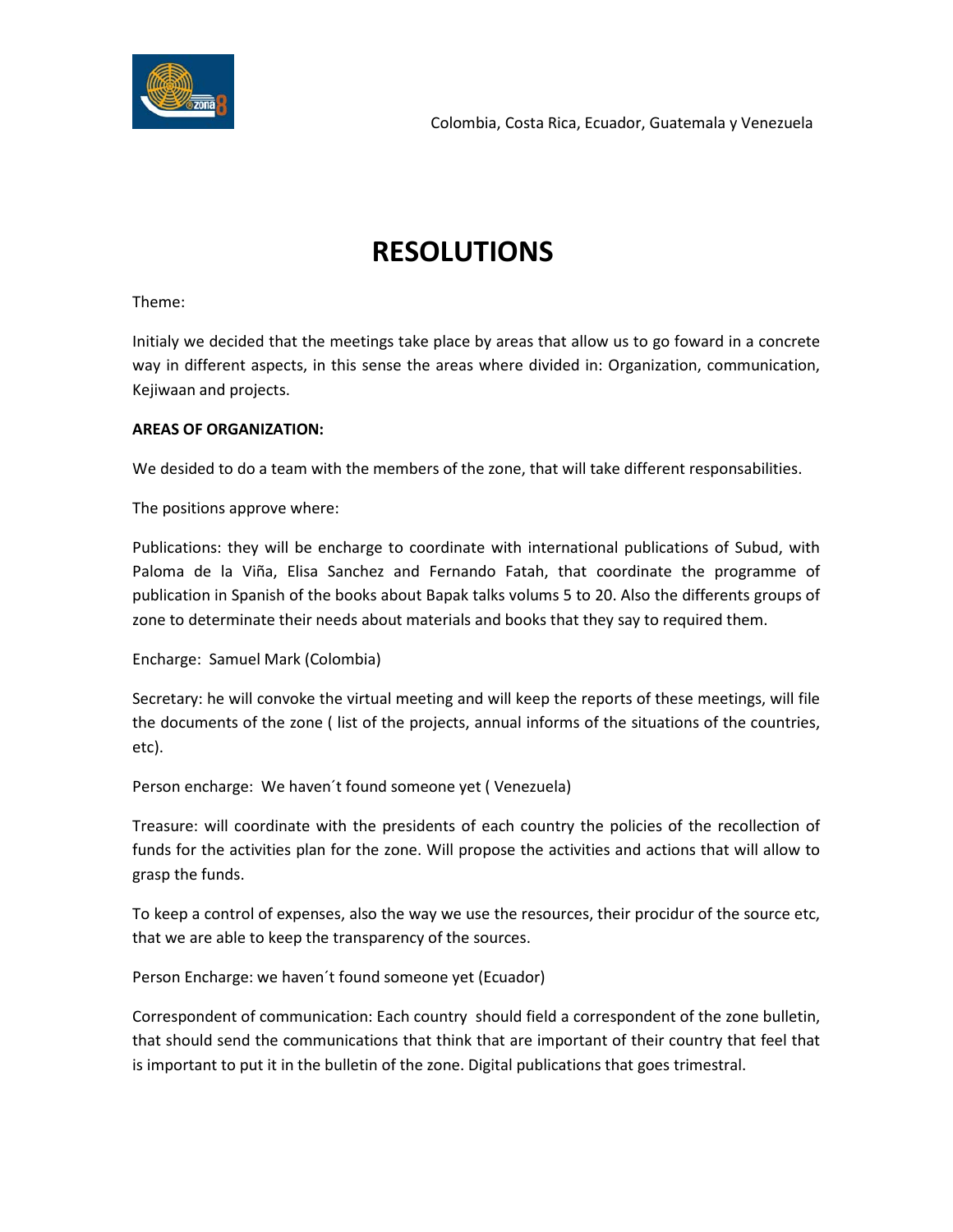

The correspondent can call other correspondents in those groups that are far away and that required it.

Encharge: Colombia: Muhamad Gutierrez

Ecuador and Venezuela: we haven´t decided yet

Projects: each country will have someone encharge for the project, that will filed the information about the projects in their countries, the ones who would be evaluated by the counsel of the zone. It is needed that there is a deep communication between the projects of each country and the secretary of the zone with the idea to bring a file of this types of initiatives.

Encharge:

Ilaina Ramirez (Colombia)

Adelina Córtez (Ecuador)

Venezuela (not decided yet)

Report from the country: we had agry that the participants where the members that send a report of the resources, own projects. Projects coordinated by the wins. Report that will be actualize periodical with the ideas of monitoring the national situation in order of those variables.

Recolection of funds: we stablish a need to recollect a fund (one dollar per member) between the members of the zone, for the execution of the different projects of the interchange of the kejiwaan that take place.

Venezuela and Ecuador had agreed to give in dollars.

Colombia saids the fallowing: "Because of the economical situation that it is possible to compromise in this moment to make the monthly contribution of one dollar per month by a member of Subud Colombia for the zone 8. Knowing the importance of this matter the National Comity from Subud Colombia will analyse and propose alternatives for the generation fo resources for zone 8.

Area of Comunications:

We inform the creation of two spaces for the difution of the own information of the zone.

The Blog, it is a destinate space for the members, the publication of events activities, celebrations and particular peculiarities of the zone.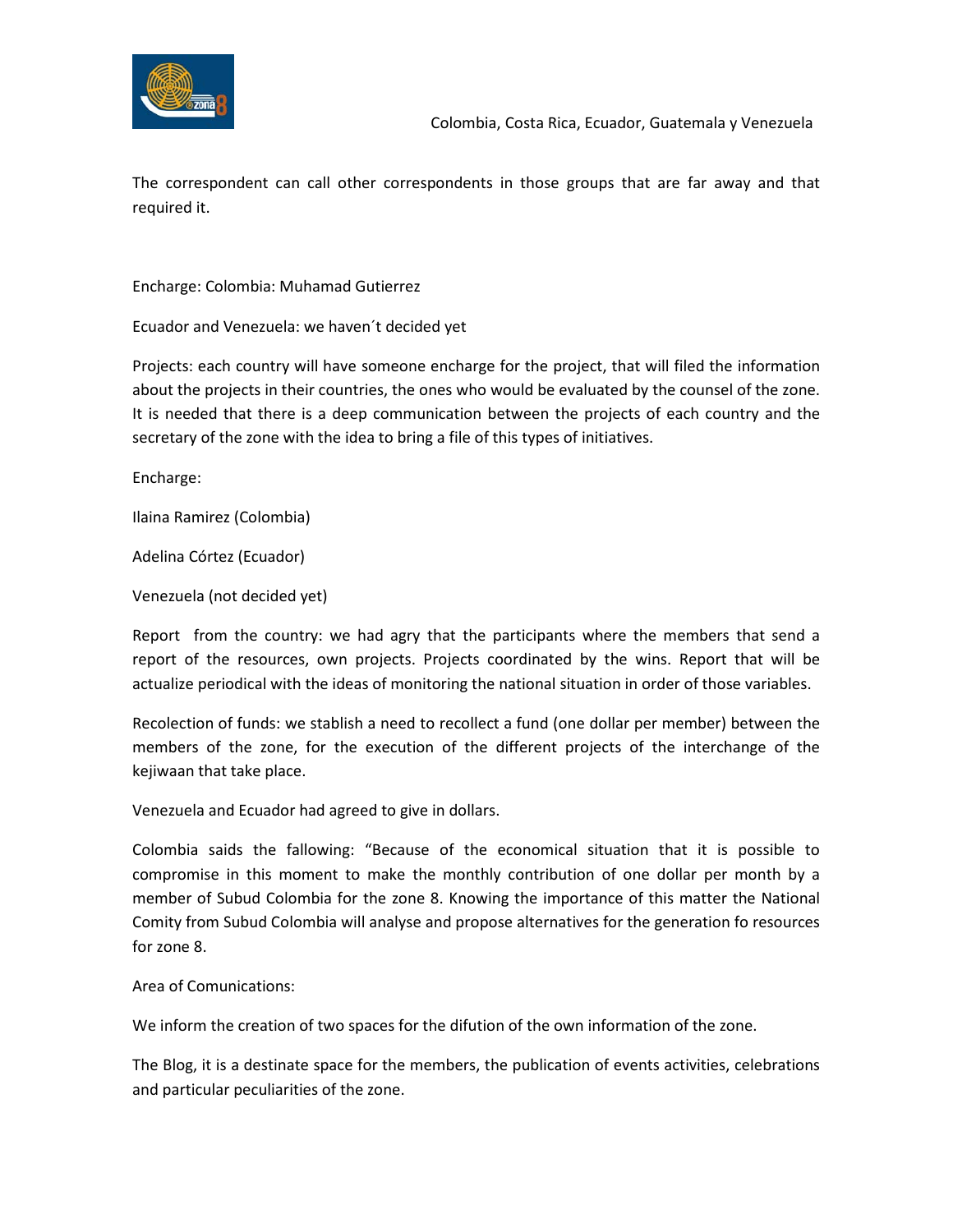

The digital bulletin, it is more ofitial than the blog, it will be used to develop the information of national characteristic, which interest can be between zone, that can be for the integration etc.

Like this information of International character that come from WSA and come from any other Subud organism also of regional interest, and the desitions that make the zone between other aspects.

Like part of the communication of the countries of the zone of those members because of the time in Subud, their cualities, duties or any characteristic of interest should be known by the region. So that we build a conceptual imagen based on the people from the zone, we start to built a conception of the zone.

Through the bulletin we will try to create an conceptual image of the zone, like space to get together. That have the same ideas for the perspective international of their countries and members, with the ida that we have a zonal identity and also their potentials, services and benefits that this structure bring for the Subud members in general.

The coordination and elaboration of the blog and the zone bulletin it will be incharge by the zone representative and their group representative that send the valid information.

Area Kejiwaan:

We had agreed to make a police of interchange of helpers between the three countries so that eventually that we found the funds for this matter, plan the visitis of the helpers in Ecuador, Colombia and Venezuela to the different groups and members. The travels will start with the visit of Colombia helpers to Ecuador and Venezuela.

Zone Latihan: we had decided to resive a latihan for the zone, taking advantage that most of the members we have the same hour. We desided that we are going to reseived a latihan between the member of the zone, with the idea that the feelings become stronger in unity, affinity and brotherhood.

We decided to make gatherings of brotherhood and interchange kejiwaan in the frontiers, one between Colombia, and Venezuela to take place in the city of Cucuta and the otherone between Colombia and Ecuador, in the city of Popayan, with the idea to facilitate the meetings in a larger group of members, and to propose activities of interchange in the spiritual area that promote the relation between members.

Subud of countries that are brothers. That will bring happiness and will encourage the members that will be involve in this type of experiences.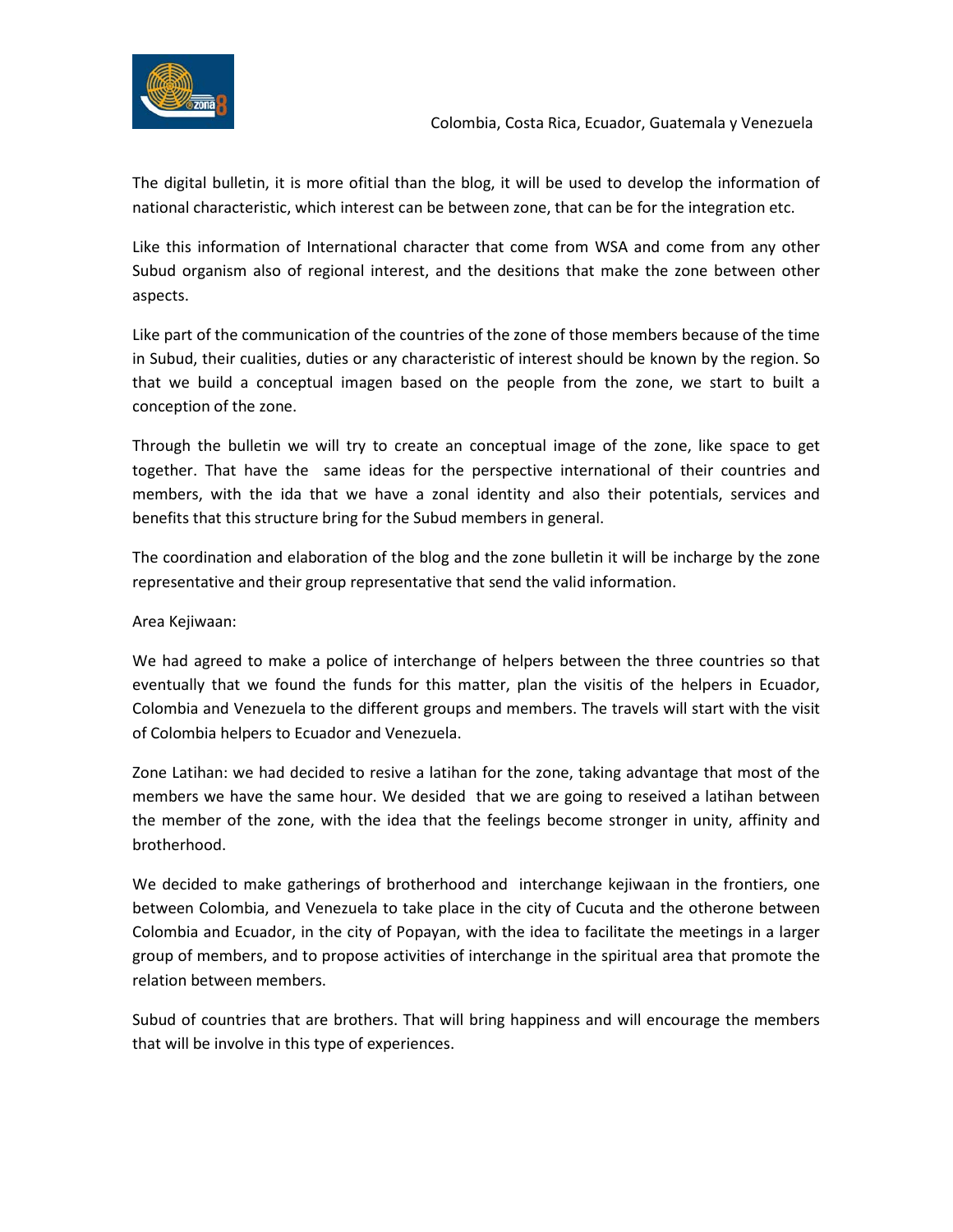

In the coordination of the interchanges of the gatherings and different aspects of the kejiwaan should participate the kejiwaan counselors of each country, that are members from the zone counseling.

Project Areas:

We decided to promote between the countries of the zone, some projects that are already taking place for this porpose we are going to do a data base or basic register of the projects that we already have, that the zone can desided which of those project can be promoted in the region and also star the activities that we consider that are necessary, conferences, talks, digital difution, promotion of the concept of the projects, meetings etc.

Between the projects that until know could be assume in the next month are:

- 1. ICDP(International Child Development Programme). Ecuador and Venezuela had shown interest in this project.
- 2. Net of opportunities for the success of Subud, projects develop by the group of Cali in Colombia.

Beside we approve the development of own projects of the zone that allow in some way get funds, by this statement we could do an interchange of profetionals, with experience that can be good for some kind of public, that will organized workshops for the Subud groups of the members, and events that the benefits can be to the group organicer of the zone.

The treasurer should be encharge of make other projects to be able to get own funds to organieze all the activities that are taking place inside the zone.

Other Items:

Next meeting: we plan to realice the next meeting of zone 8, in the year 2011 either in Caracas or in Quito.

Virtual Meetings: between the annual meetings, we will realize virtual meetings Skype to follow up and to propose new items about punctual matters.

Borders Kejiwaan meetings: In the year 2010 we had planed two kejiwaan gaderings, one in Cucuta and the other one in Popayán.

## Final Consideration:

After several test, about the zone and their feelings, we had conclude that the idea of the zone, It is an act of love and generosity, that allow us touching spaces farder of our sourandings, is an expretion of kidness with our brothers that we don´t know, that are fare from our local group, it is